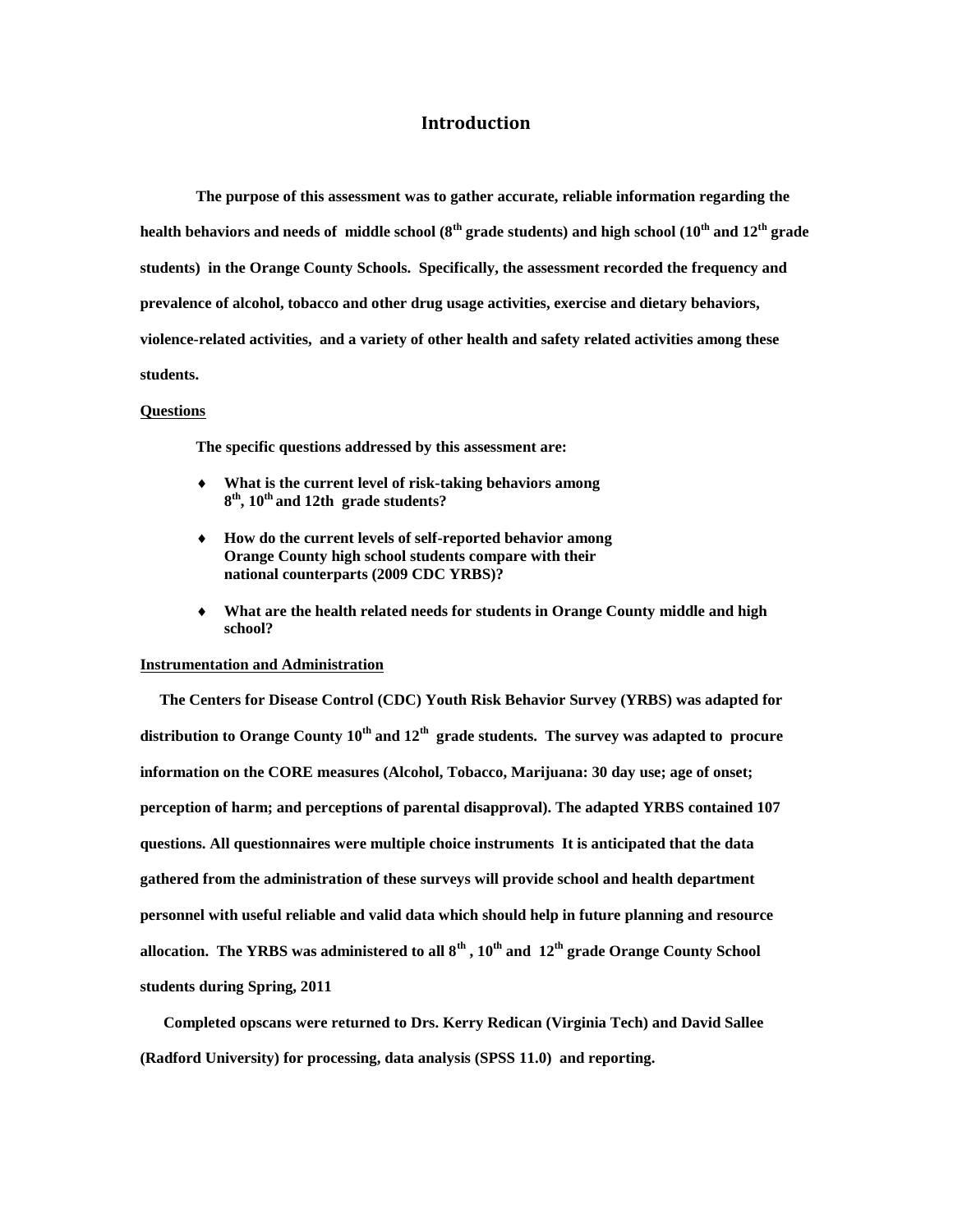**This report will highlight important frequencies with respect to risk taking behaviors of the respondents. In addition to a summarization of findings complete frequency data can be found in Tabs 1-3;**

> **Tab 1: Middle and High School data by Grade Tab 2: Middle and High School data by Gender Tab 3: Presentation Table and Comparison to National Data Middle and High School Demographic Data**

 **Eight hundred and sixty (n=860) students completed the YRBS. Fourteen percent (14%, n=121) were 13 years old, 21% (n=182) 14, 15% (n=127) 15, 23% (n=197) 16, 12% (n=102) 17, and 14% (n=122) were 18 years old or older. In terms of grade, 38% (n=324) were 8th grades, 37% (n=317) 10th graders and 25% (n=310) 12th graders. Fifty one percent (51%, n=436) were females and 49% (n=420) were males. Sixty five percent (n=554) were White, 16% (n=133) Black, 11% (n=97) Multiracial, 3.5% (n=30) Hispanic or Latino, 3.3% (n=28) American Indian or Alaskan Native and <1% Asian (n=8) and Native Hawaiian or Pacific Islander (n=6). Finally, 52% (n=446) reported that** 

**their grades were mainly A's and B's.**

#### **Middle School (8th Grade) Results**

**Of the 8th grade students (n=324) completing the YRBS:**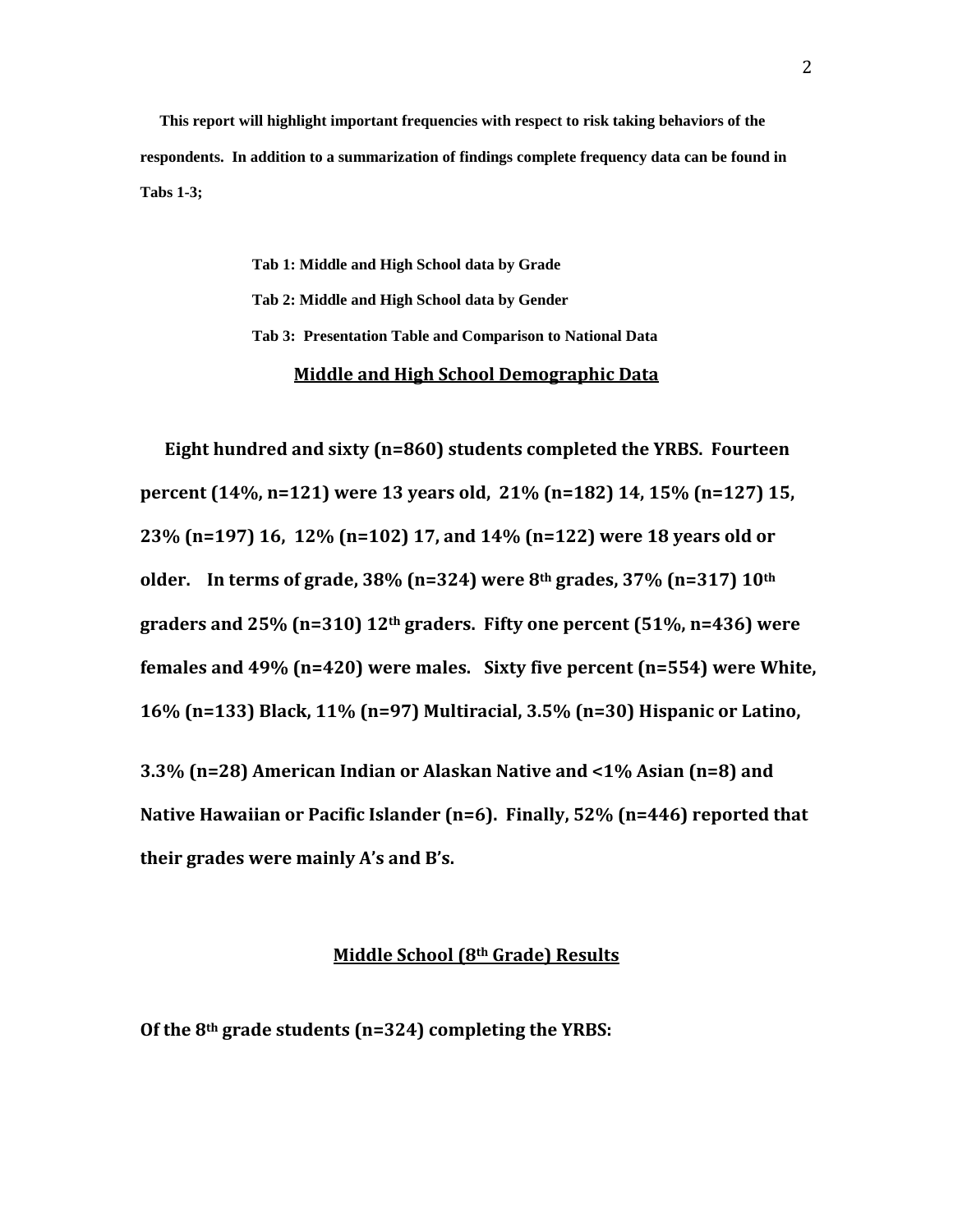- **71.6% (n=202) never or rarely wore a bicycle helmet when riding a bicycle, motorcycle, or ATV in the past 12 months;**
- **16.7% (n=54) never or rarely wore a seat belt when riding in a car driven by someone else;**
- **21% (n=68) had ridden in a vehicle 1 or more times with someone who had been drinking;**
- **7.7% (n=25) drove a vehicle 1 or more times when they had been drinking alcohol;**
- **23.8% (n=77) carried a weapon on 1 or more of the past 30 days;**
- **8.4% (n=27) did not go to school on 1 or more of the past 30 days because they felt unsafe;**
- **13.9% (n=45) had been threatened or injured with a weapon on school property 1 or more times during the past 12 months;**
- **36.1% (n=117) were in a physical fight 1 or more times during the past 12 months;**
- **7.7% (n=25) whose physical fight during the past 12 months resulted in treatment by a doctor or nurse 1 or more times;**
- **11.9% (n=38) were hit, slapped, or physically hurt on purpose by their boyfriend or girlfriend during the past 12 months;**
- **33.2% (n=107) reported being physically harmed by someone in their home;**
- **27.2% (n=88) saw or heard someone in their home being physically harmed;**
- **28.9% (n=93) reported an awareness of gang activity in their school;**
- **13.4% (n=43) were approached to join a gang in gang activities;**
- **29.3% (n=94) felt so sad or hopeless almost every day for two weeks or more in a row that they stopped doing some usual activities during the past 12 months;**
- **18.1% (n=58) seriously considered attempting suicide during the past 12 months;**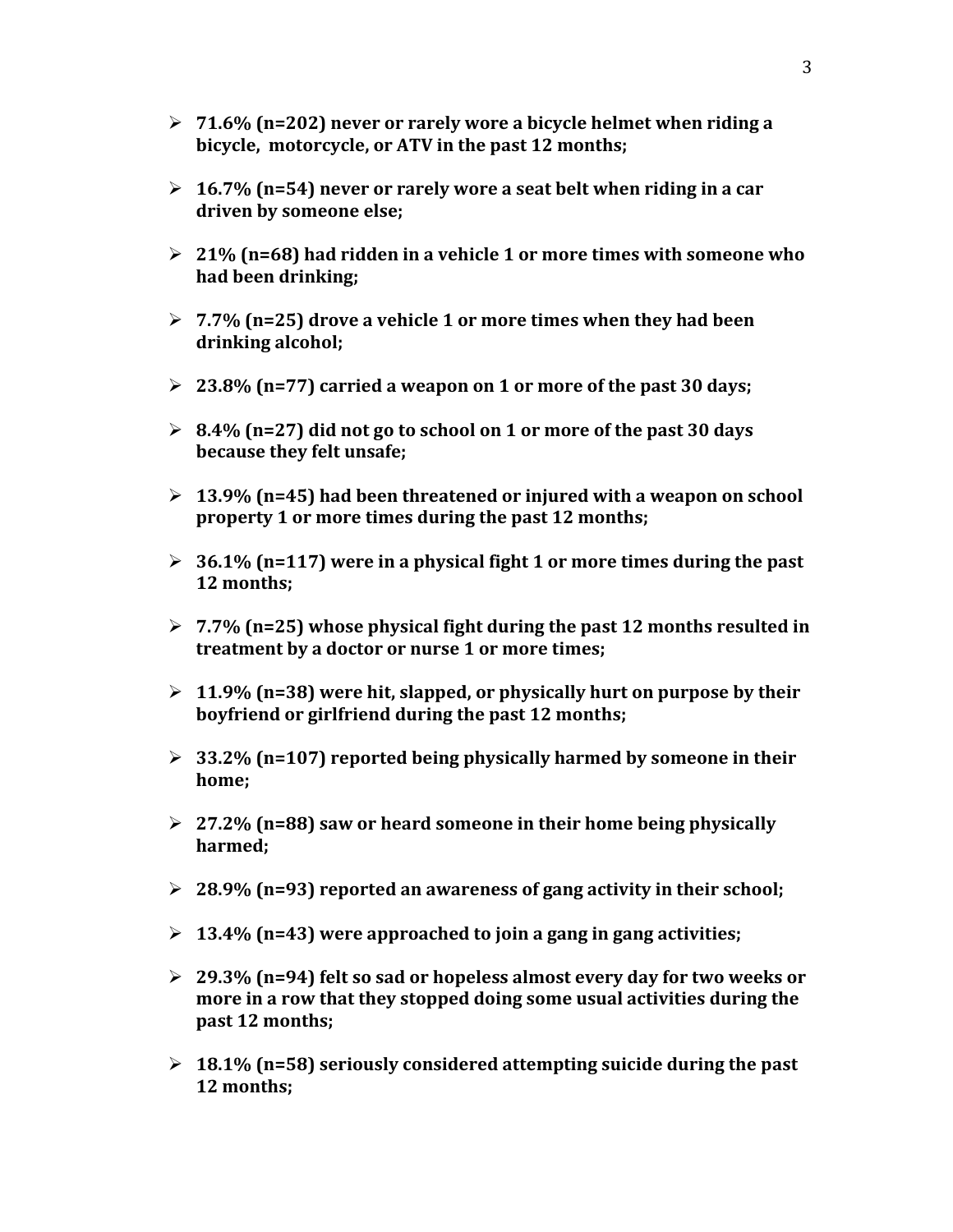- **17.1% (n=55) made a plan about they would attempt suicide in the past 12 months;**
- **12.7% (n=41) attempted suicide 1 or more times during the past 12 months;**
- **3.4% (n=11) whose attempted suicide during the past 12 months resulted in treatment by a doctor or nurse;**
- **27.2% (n=88) intentionally cut, pinched, burned, or bruised themselves;**
- **14.9% (n=48) intentionally cut, pinched, burned or bruised themselves in the past 30 days;**
- **73.6% (n=237) knew others who intentionally cut, pinched, burned or bruised themselves;**
- **86.1% (n=278) felt that there was moderate to great risk in smoking a pack or more of cigarettes a day;**
- **62.5% (n=200) felt it would be easy or very easy to get cigarettes;**
- **93.2% (n=300) felt that their parents would feel it was wrong or very wrong for them to smoke cigarettes;**
- **37.7% (n=121) had ever tried cigarette smoking;**
- **18.3% (n=59) smoked a whole cigarette for the first time before age 13;**
- **16.2% (n=52) smoked cigarettes on 1 or more of the past 30 days;**
- **7.2% (n=23) smoked 2 or more cigarettes per day on the days they smoked during the past 30 days;**
- **5.9% (n=19) smoked cigarettes on school property on 1 or more of the past 30 days;**
- **8.5% (n=27) who ever smoked cigarettes smoked cigarettes at least one cigarette every day for 30 days;**
- **58.7% (n=37) who were current cigarette smokers have tried to quit smoking during the past 12 months;**
- **12.4% (n=40) used chewing tobacco or snuff on one or more of the past 30 days;**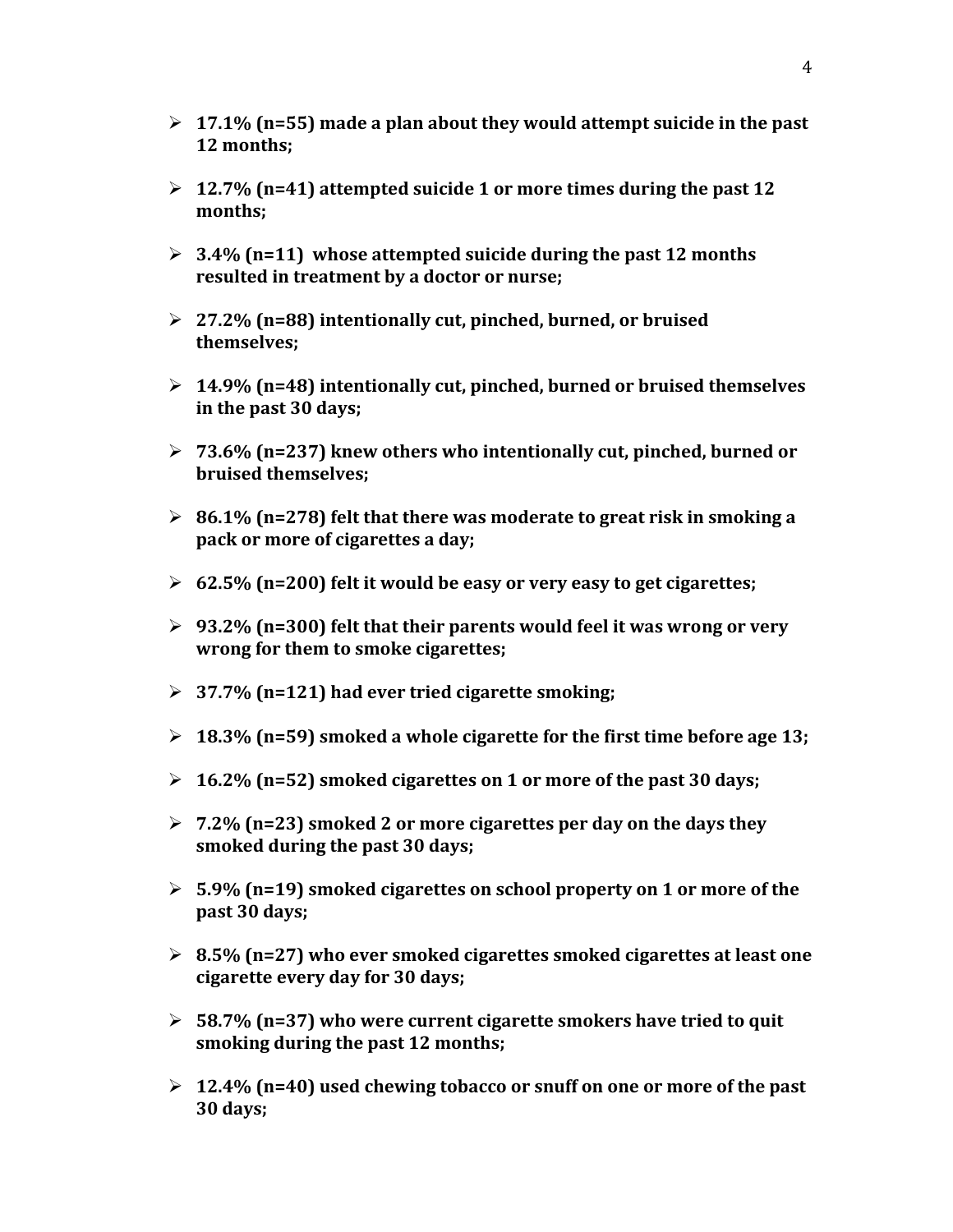- **62.4% (n=201) indicated that there is moderate to great risk in drinking one or two drinks nearly every day;**
- **58.6% (n=187) had at least one drink of alcohol on 1 or more days during their life;**
- **37.6% (n=121) had their first drink of alcohol other than a few sips before age 13;**
- **76.6% (n=246) indicated that their parents would feel it was wrong or very wrong for them to drink regularly;**
- **29.5% (n=95) had at least one drink of alcohol on 1 or more of the past 30 days;**
- **15.5% (n=50) had 5 or more drinks of alcohol in a row on 1 or more of the past 30 days;**
- **3.9% (n=4) that are current drinkers usually bought their own alcohol in a store, gas station, or discount store in the past 30 days;**
- **5.6% (n=18) had at least one drink of alcohol on school property on 1 or more of the past 30 days;**
- **65.4% (n=210) felt it would be fairly easy or very easy to get alcohol if they wanted some;**
- **9.6% (n=31) felt that their family would try not much or not at all to keep them from using alcohol;**
- **71.7% (n=228) indicated that their family has clear rules about alcohol use;**
- **75.4% (n=242) felt that there is moderate to great risk in using marijuana;**
- **91.3% (n=293) felt that their parents would feel it is wrong or very wrong for them to use marijuana;**
- **24.5% (n=79) used marijuana 1 or more times during their life;**
- **12.1% (n=39) tried marijuana for the first time before age 13;**
- **14.6% (n=47) used marijuana 1 or more times during the past 30 days;**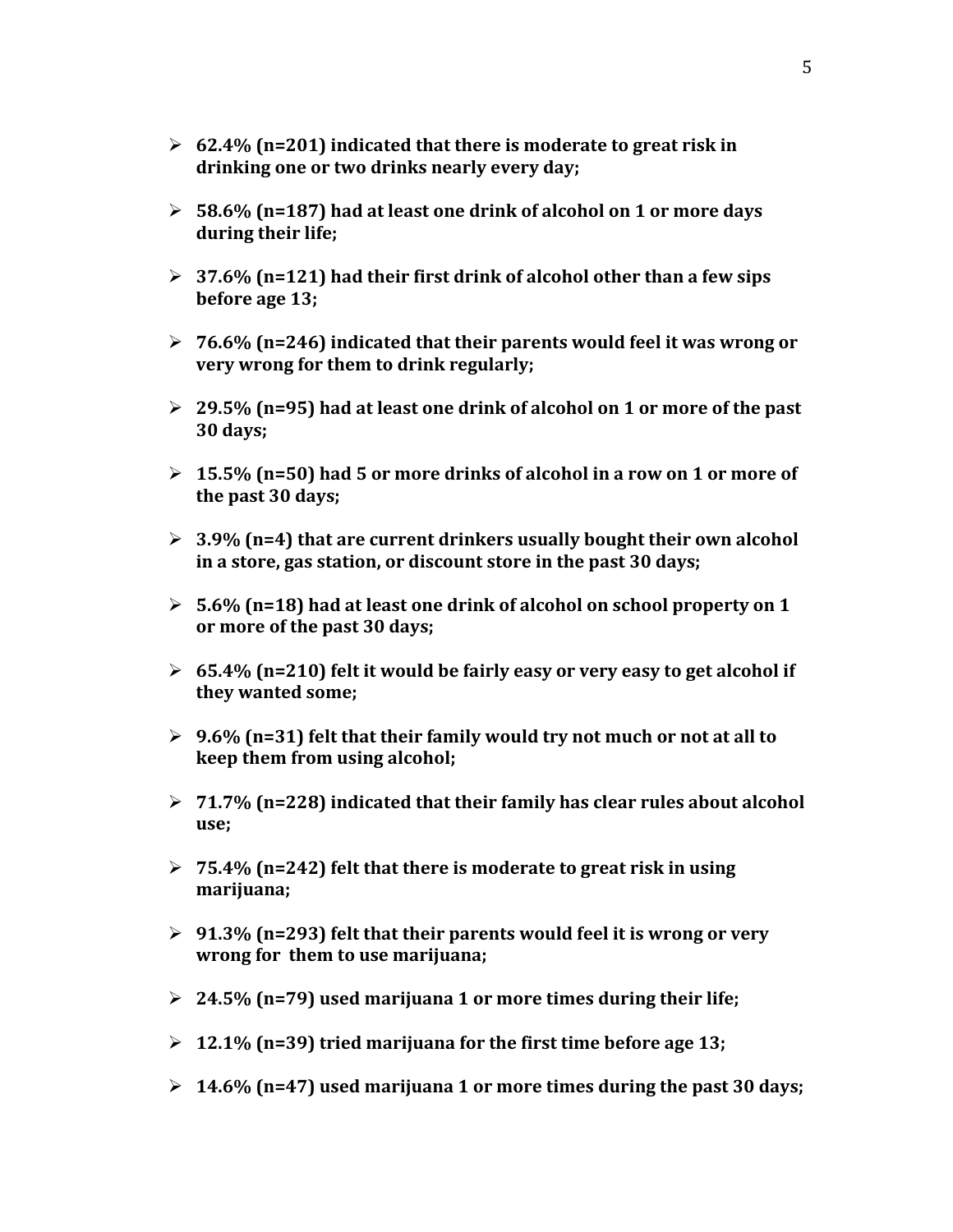- **4% (n=13) used marijuana on school property 1 or more times during the past 30 days;**
- **7.4% (n=4) of current marijuana smokers received the marijuana from a family member;**
- **6.2% (n=20) used any form of cocaine 1 or more times during their life;**
- **4.7% (n=15) used any form of cocaine 1 or more times during the past 30 days;**
- **20.6% (n=66) used inhalants 1 or more times to get high during their life;**
- **13.6% (n=10) used heroin 1 or more times during their life;**
- **4.7% (n=15) used methamphetamines 1 or more times during their life;**
- **4.1% (n=13) have used ecstasy;**
- **5.8% (n=19) took steroid pills or shots without a doctor's prescription 1 or more times during their life;**
- **4.1% (n=13) injected an illegal drug;**
- **18.7% (n=59) ha someone offer, sell, or give them an illegal drug on school property during the past 12 months;**
- **19.5% (n=62) had someone offer, sell or give them an illegal drug in their neighborhood or community in the past 12 months;**
- **11% (n=35) took over-the-counter drugs to get high;**
- **8.9% (n=28) took prescription drugs to get high;**
- **85.5% (n=272) reported that their family has clear rules about drug use;**
- **27.1% (n=86) had ever had sexual intercourse;**
- **11.8% (n=38) had sexual intercourse for the first time before age 13;**
- **5.6% (n=18) had sexual intercourse with 4 or more people during their life;**
- **15.9% (n=51) had sexual intercourse during the past 3 months;**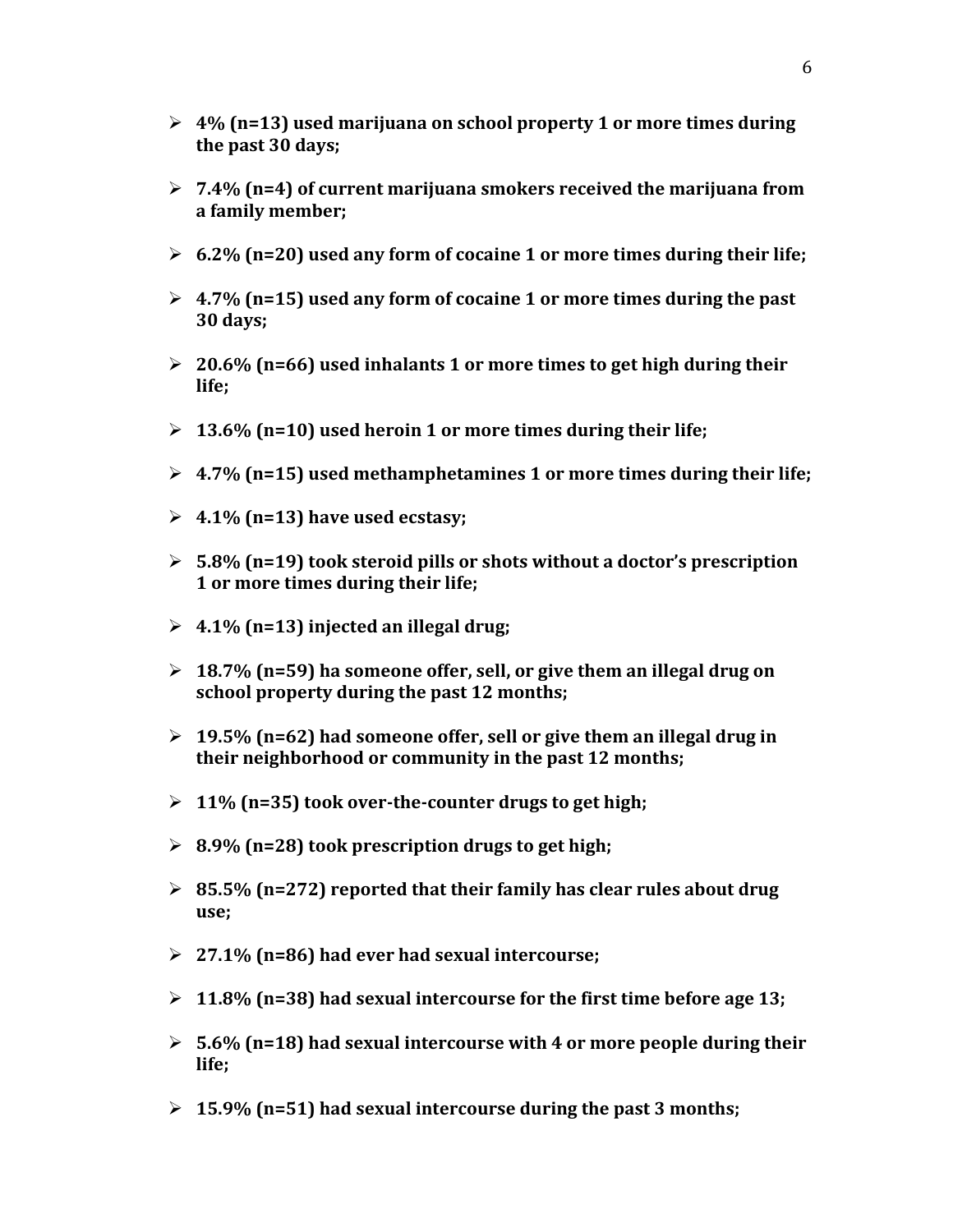- **29.7% (n=27) who had sexual intercourse during the past 3 months drank alcohol or used drugs before the last sexual intercourse;**
- **66.7% (n=56) who had sexual intercourse during the past 3 months used a condom during the last sexual intercourse;**
- **12.7% (n=40) had ever been forced to have sexual intercourse when they did not want to;**
- **15.4% (n=12) used birth control pills to prevent pregnancy during their last sexual intercourse;**
- **5.7% (n=18) had been pregnant or gotten someone pregnant 1 or more times;**
- **27.2% (n=88) described themselves as slightly or very overweight;**
- **17.6% (n=56) went without eating for 24 hours or more to lose weight or to keep from gaining weight during the past 30 days;**
- **7.2% (n=23) took diet pills, powders, or liquids without a doctor's advice to lose weight or to keep from gaining weight during the past 30 days;**
- **6.3% (=20) vomited or took laxatives to lose weight or to keep from gaining weight during the past 30 days;**
- **64.4% (n=208) exercised to strengthen or tone their muscles on 3 or more of the past 7 days;**
- **40.8% (n=131) watched three hours or more of TV or played video games per day on an average school day;**
- **61.4% (n=196) played on 1 or more sports teams during the past 12 months;**
- **80.8% (n=257) had a personal web page, blog, face book, or other technologies currently on the web;**
- **31.5% (n=101) used technology to communicate for three hours or more on an average school day;**
- **30.4% (n=97) received threatening or intimidating messages online or through cell phones;**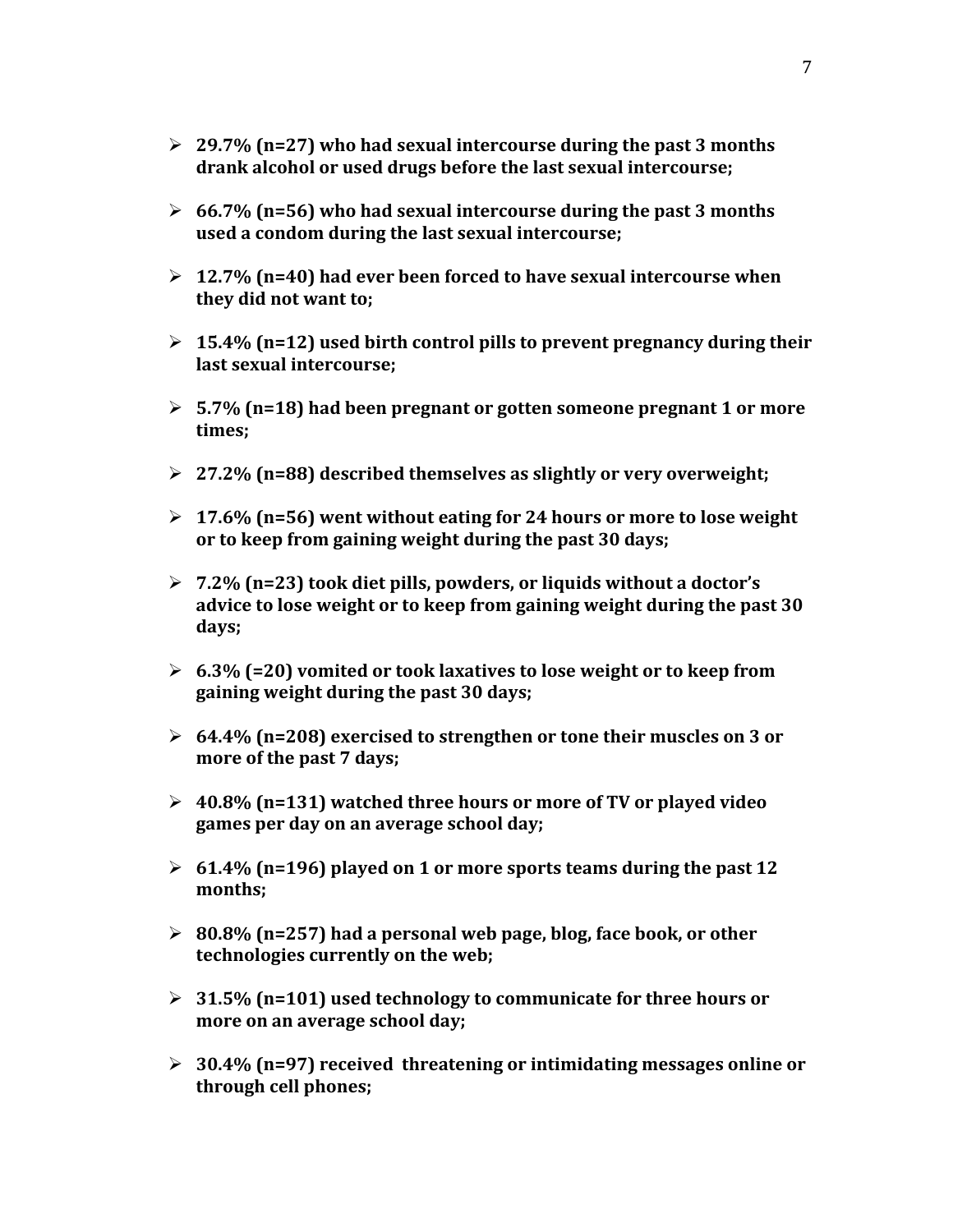- **23.2% (n=74) sent threatening or intimidating messages online or through cell phones;**
- **29.9% (n=95) sent sexually inappropriate pictures or messages using a cell phone or computer;**
- **39.4% (n=125) reported that their parents would be nervous if they knew what they did on the Internet or cell phone;**
- **10.2% (n=32) reported texting while driving in the past 30 days;**
- **86.8% (n=276) felt very informed about safety using the internet;**
- **51.7% (n=166) had been bullied;**
- **55.5% (n=177) had been a bystander while someone else was being bullied;**
- **44.6% (n=139) bullied someone;**
- **15.1% (n=48) were bullied daily or several times a day;**
- **22.9% (n=72) reported to no one that they were being bullied;**
- **10.8% (n=34) missed school because of bullying;**
- **95.3% (n=302) felt their parents would feel it was wrong or very wrong for them to break the law;**
- **84.4% (n=266) reported that there are many chances to get involved in school activities outside of class;**
- **60.4% (n=192) reported that the school lets them or their parents know when they have done something well;**
- **85.6% (n=268) reported that there are adults in their life (who are not their parents) that encourage them to do their best;**
- **47.5% (n=151) volunteer in their community;**
- **85.7% (n=269) reported that one of their parents knows where they are and who they are with when they are not at home;**
- **85% (n=261) reported that their parents would know if they came home on time.**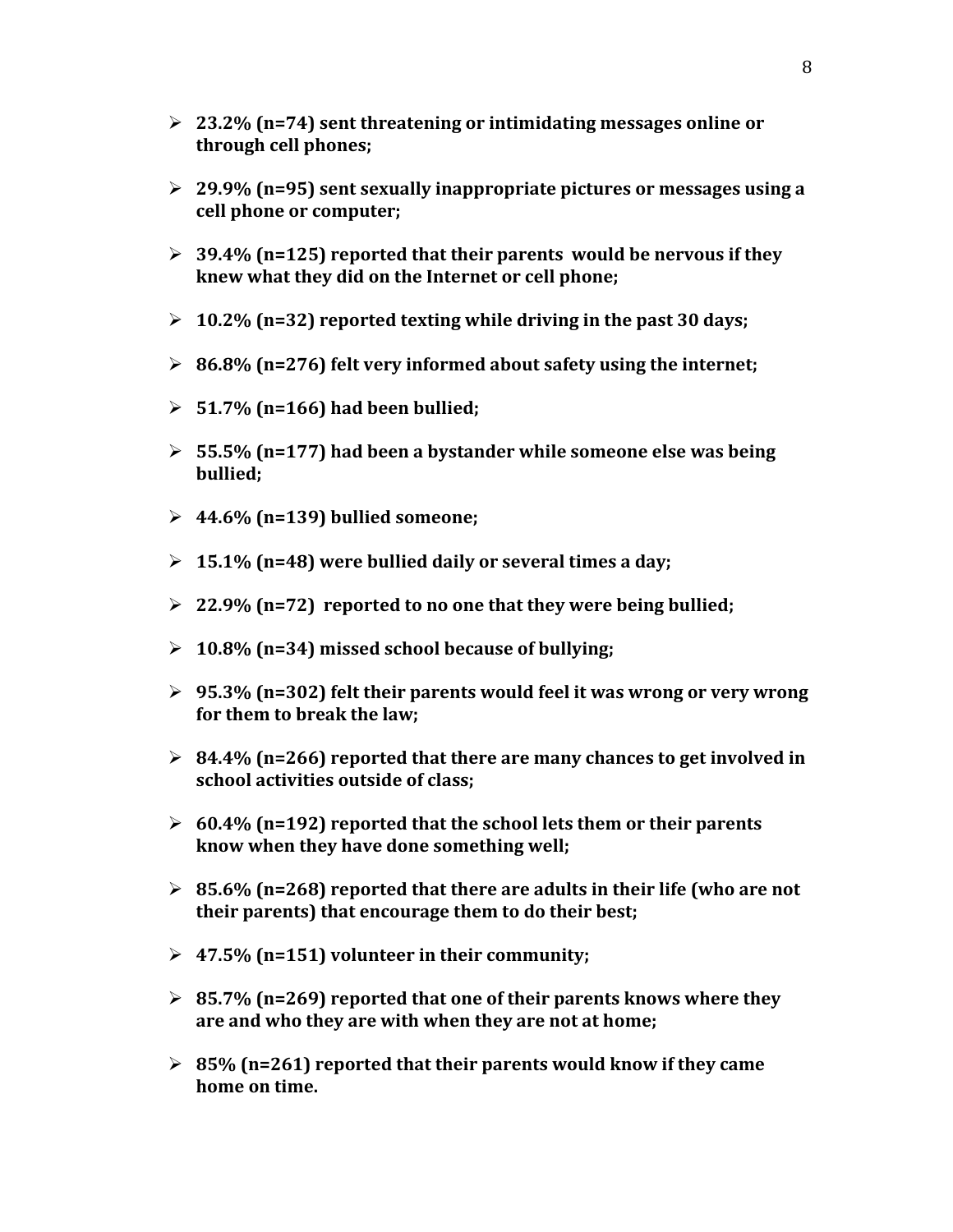#### **Middle School Data by Gender**

 **Few differences by gender for middle school students were noted. Specific** 

**middle school data by gender can be found under Tab 2**

#### **Middle School Conclusions**

- **1. Middle school students engaging in high risk behaviors with respect to tobacco, alcohol, marijuana, inhalants and heroin use is of major concern.**
- **2. Sexual behaviors among middle school students is high.**
- **3. Bullying behaviors are a major area of concern.**

**4. Middle school students perceive their parents to establishing clear rules regarding substance use.**

## **High School (10th and 12th Grades) Results**

**Of the 557 high school students (10th and 12th grades) students completing the** 

**YRBS:**

- **74.8% (n=270) never or rarely wore a bicycle helmet when riding a bicycle, motorcycle, or ATV in the past 12 months (NA National);**
- **12.1% (n=63) never or rarely wore a seat belt when riding in a car driven by someone else (9.7% National);**
- **25.1% (n=132) during the last 30 days rode 1 or more times in a vehicle driven by someone who had been drinking alcohol (28.3% National);**
- **8.4% (n=44) during the past 30 days drove a vehicle 1 or more times when they had been drinking alcohol (9.7% National);**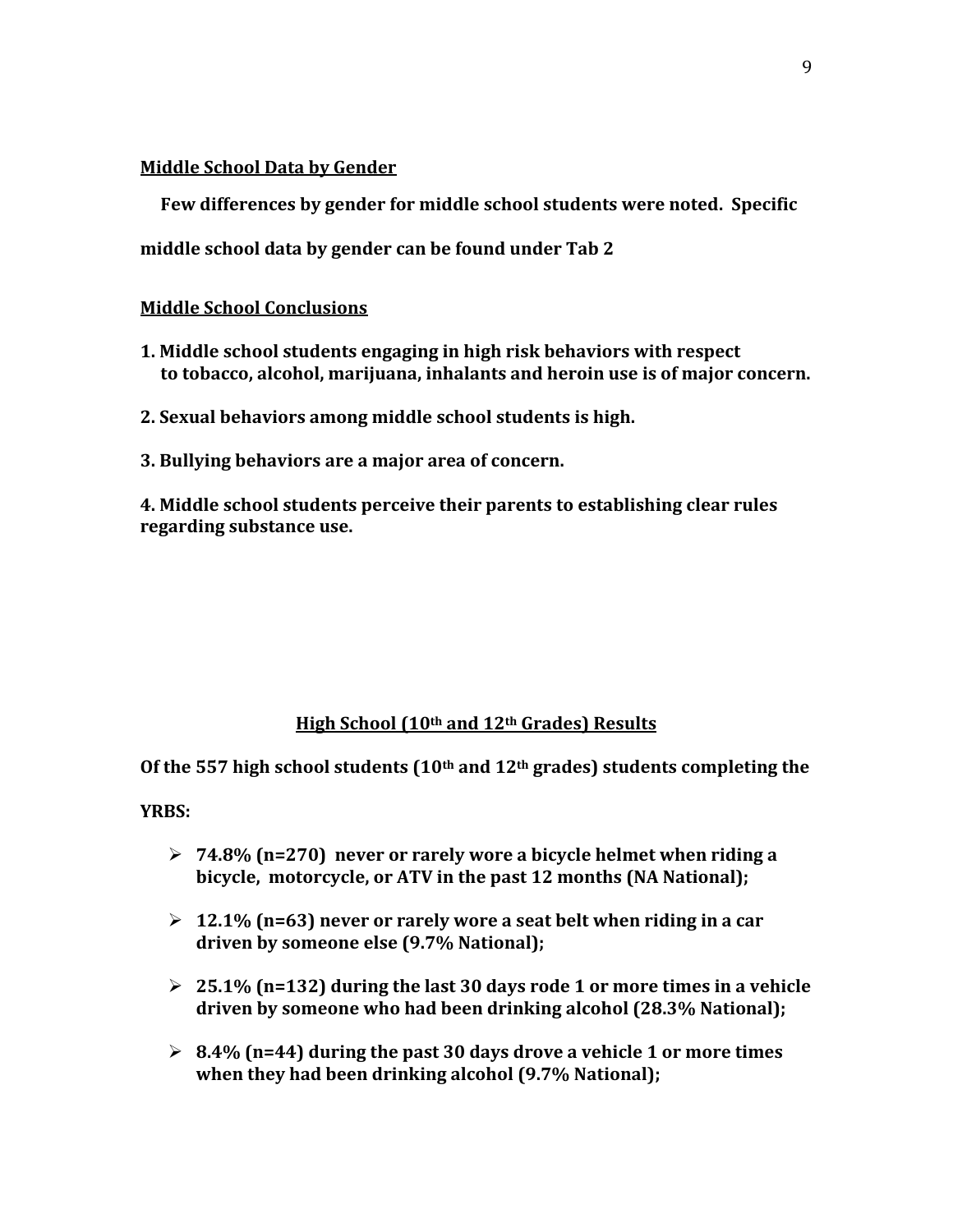- **18.8% (n=99) carried a weapon on 1 or more of the past 30 days (17.5% National);**
- **6.5% (n=34) did not go to school on 1 or more of the past 30 days because they felt unsafe (5% National);**
- **10.5% (n=55) had been threatened or injured with a weapon on school property 1 or more times during the past 12 months (7.7% National);**
- **30.6% (n=161) were in a physical fight 1 or more times during the past 12 months (31.5% National);**
- **4.2% (n=22) were in a physical fight during the past 12 months that resulted in being treated one or more times by a doctor or nurse (3.8% National)'**
- **14.9% (n=78) were hit, slapped, or physically hurt on purpose by their boyfriend or girlfriend during the past 12 months (9.8% National);**
- **25.9% (n=136) were physically harmed by someone in their home (NA National);**
- **20.8% (n=109) saw or heard someone in their home being physically harmed (NA National);**
- **48.8% (n=254) were aware of gang activities in their school (NA National);**
- **15.1% (n=79) were approached to join a gang in gang activities (NA National);**
- **35.2% (n=184) had ever felt so sad or hopeless almost every day for two weeks or more in a row that they stopped doing some usual activities during the past 12 months (26.1% National);**
- **15.1% (n=79) seriously considered attempting suicide during the past 12 months (13.8% National);**
- **12.4% (n=65) made a plan about how they would attempt suicide during the past 12 months (10.9% National);**
- **7.6% (n=40) actually attempted suicide 1 or more times during the past 12 months (6.3% National);**
- **2.5% (n=13) whose attempted suicide during the past 12 months resulted in treatment by a doctor or nurse (1.9% National);**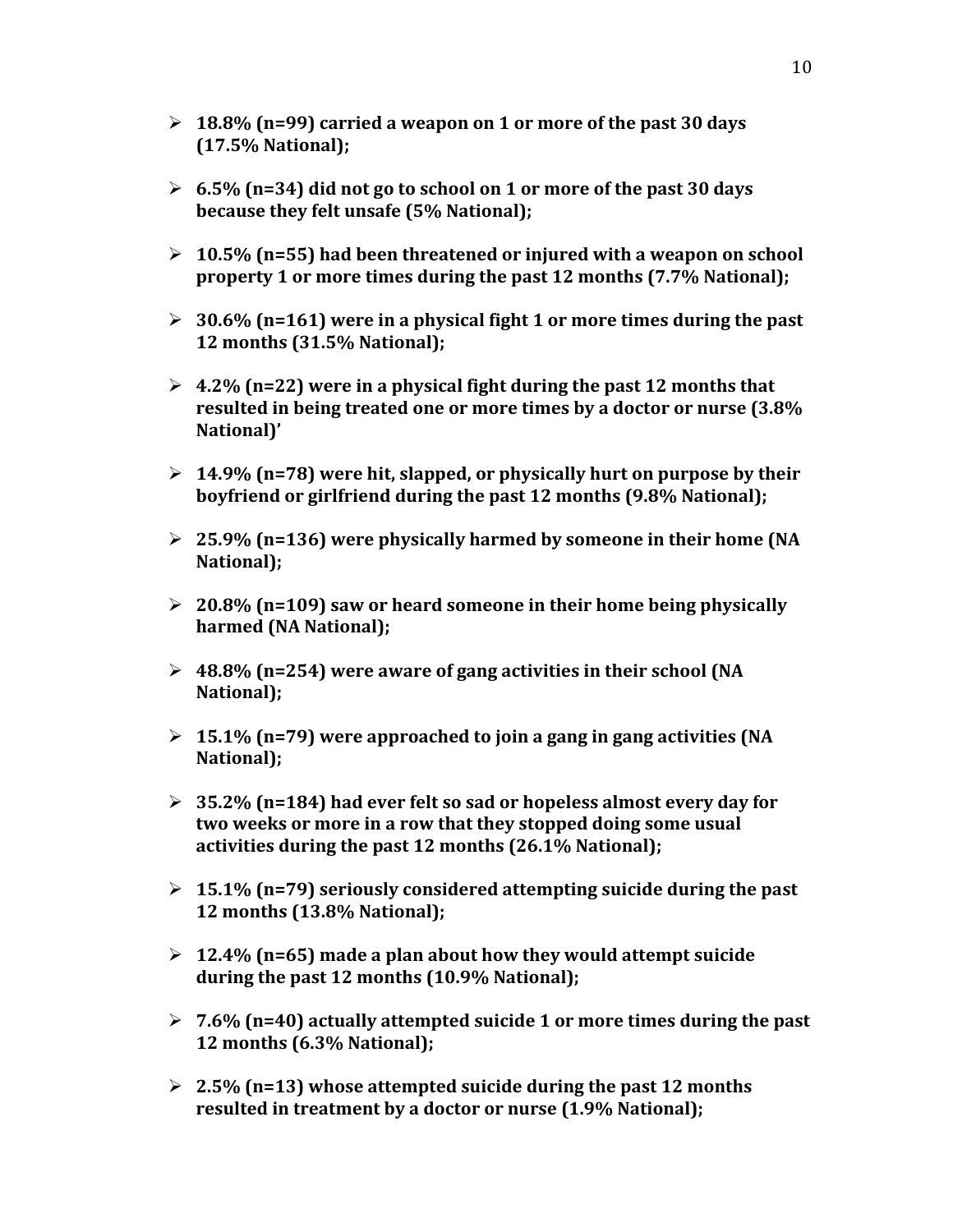- **30.1% (n=158) intentionally cut, pinched, burned or bruised themselves (NA National);**
- **9.9% (n=52) intentionally cut, pinched, burned or bruised themselves in the past 30 days (NA National);**
- **70.1% (n=364) knew others who intentionally cut, pinched, burned or bruised themselves (NA National);**
- **90.2% (n=471) felt that there is moderate to great risk in smoking a pack or more of cigarettes a day (NA National);**
- **88.4% (n=459) felt it would be fairly easy or very easy to get cigarettes (NA National);**
- **85.6% (n=446) indicated that their parents would feel that it would be wrong or very wrong for them to smoke cigarettes (NA National);**
- **54.1% (n=282) had ever tried cigarette smoking (46.3% National);**
- **14.2% (n=73) smoked a whole cigarette for the first time before age 13 (10.7% National);**
- **22.1% (n=115) smoked cigarettes on 1 or more of the past 30 days (19.5% National);**
- **12.5% (n=65) smoked 2 or more cigarettes per day on the days they smoked during the past 12 months (NA National);**
- **5.6% (n=31) smoked cigarettes on school property on 1 or more of the past 30 days (5.1% National);**
- **15.4% (n=80) who smoked cigarettes smoked at least one cigarette every day for 30 days (NA National);**
- **58.2% (n=78) who were smokers have tried to quit smoking during the past 12 months (NA National);**
- **15.6% (n=81) used chewing tobacco or snuff on 1 or more of the past 30 days (8.9% National);**
- **62.3% (n=324) felt that there was moderate to great risk in drinking one or two drinks nearly every day (NA National);**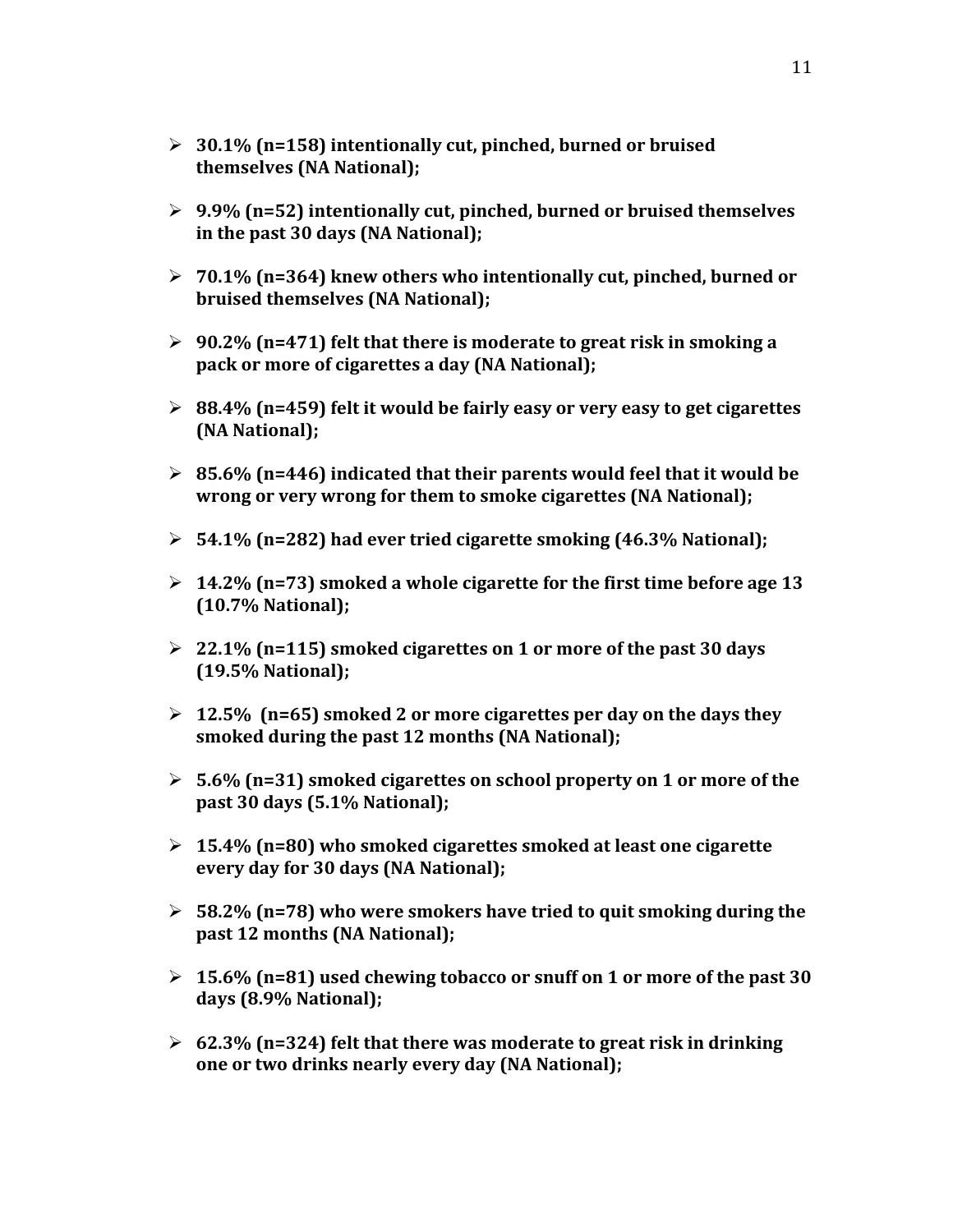- **75.3% (n=391) had a least one drink of alcohol on 1 or more days during their life (72.5% National);**
- **25.1% (n=131) had their first drink of alcohol other than a few sips before age 13 (21.1% National);**
- **64.8% (n=338) indicated that their parents feel it would be wrong or very wrong for them to drink regularly (NA National)**
- **44.7% (n=223) had at least one drink of alcohol on 1 or more of the past 30 days (41.8% National);**
- **34% (n=125) had 5 or more drinks of alcohol in a row on 1 or more of the past 30 days (24.2% National);**
- **2.2% (n=5) who were current drinkers usually bought their own alcohol in a store, gas station, or discount store in the past 30 days (NA National);**
- **8.3% (n=43) had at least one drink of alcohol on school property on 1 or more of the past 30 days (4.5% National);**
- **80.1% (n=415) felt it would be fairly easy or very easy to get alcohol if they wanted some (NA National);**
- **16% (n=83) felt that their family would try not much or not at all to keep them from using alcohol (NA National);**
- **66.7% (n=341) felt that their family has clear rules about alcohol use (NA National);**
- **58% (n=302) felt that there is moderate to great risk in smoking marijuana (NA National);**
- **85.4% (n=444) indicated that their parents would feel that it would be wrong or very wrong for them to smoke marijuana (NA National);**
- **49% (n=255) used marijuana 1 or more times during their life (36.8% National);**
- **10% (n=52) tried marijuana for the first time before age 13 (7.5% National);**
- **27.7% (n=143) used marijuana 1 or more times during the past 30 days (20.8% National);**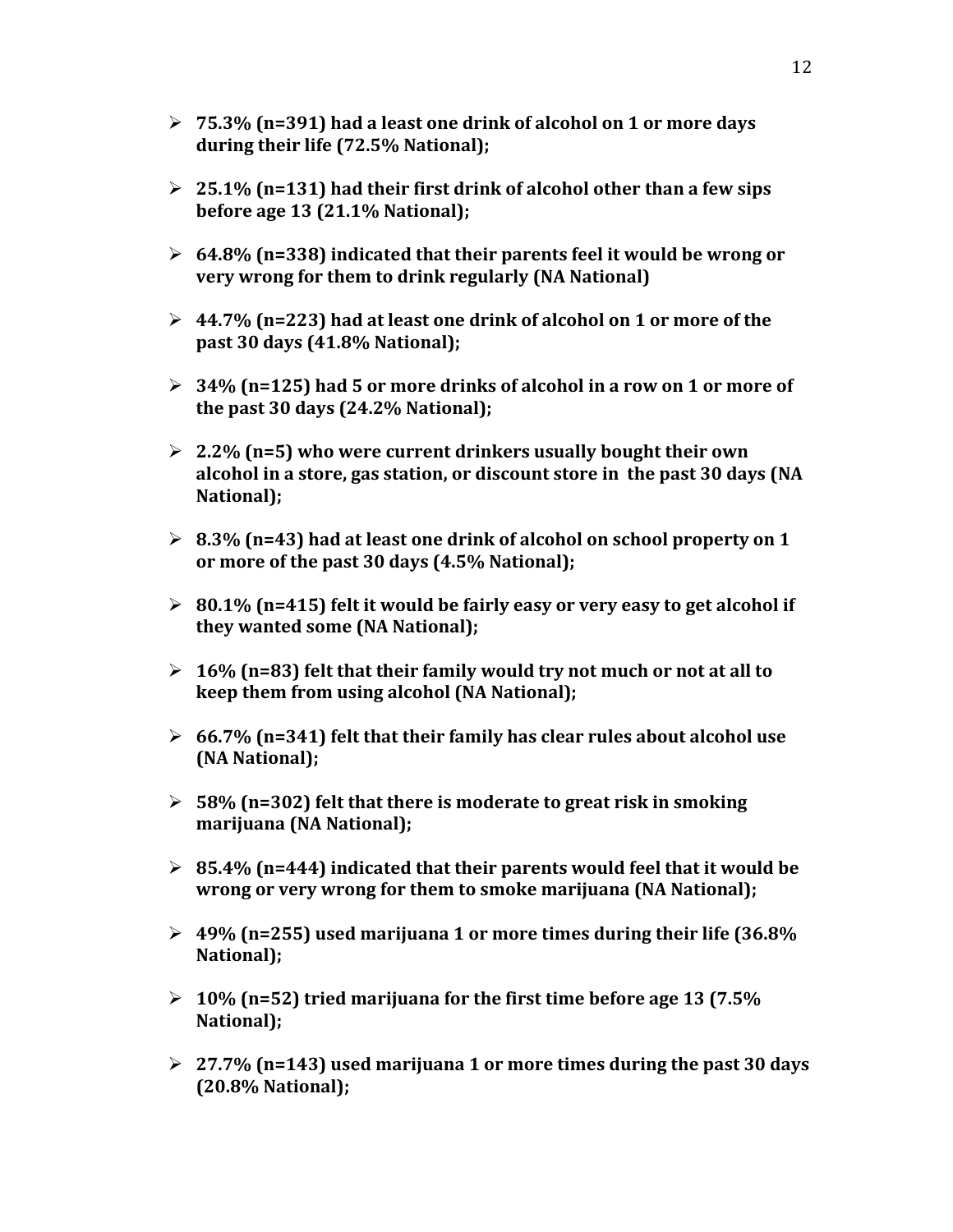- **3.9% ( n=20) used marijuana on school property 1 or more times during the past 30 days (4.6% National);**
- **2.7% (n=4) of current marijuana users reported receiving marijuana from a family member (NA National);**
- **6.6% (n=34) used any form of cocaine 1 or more times during their life (6.4% National);**
- **4.1% (n=21) used any form of cocaine 1 or more times during the past 30 days (2.8% National);**
- **9.1% (n=47) used inhalants to get high 1 or more times during their life (11.1% National);**
- **3.5% (n=18) used inhalants to get high 1 or more times during the past 30 days (NA National);**
- **4.5% (n=23) used heroin 1 or more times during their life (2.5% National);**
- **5.4% (n=28) used methamphetamines 1 or more times during their life (4.1% National);**
- **7.6% (n=39) had used ecstasy (6.7% National);**
- **4.3% (n=22) took steroid pills or shots without a doctor's prescription 1 or more times during their life (3.3% National);**
- **3.3% (n=17) used a needle to inject an illegal drug into their body 1 or more times during their life (2.1% National);**
- **30.6% (n=157) had someone offer, sell, or give them an illegal drug on school property during the past 12 months (22.7% National);**
- **29.1% (n=150) had someone offer, sell, or give them an illegal drug in their neighborhood or community in the past 12 months (NA National);**
- **15.4% (n=79) took over-the-counter drugs to get high (NA National);**
- **18.5% (n=95) took prescription drugs to get high (NA National);**
- **83.8% (n=429) reported that their family has clear rules about drug use (NA National);**
- **64.1% (n=329) had ever had sexual intercourse (46% National);**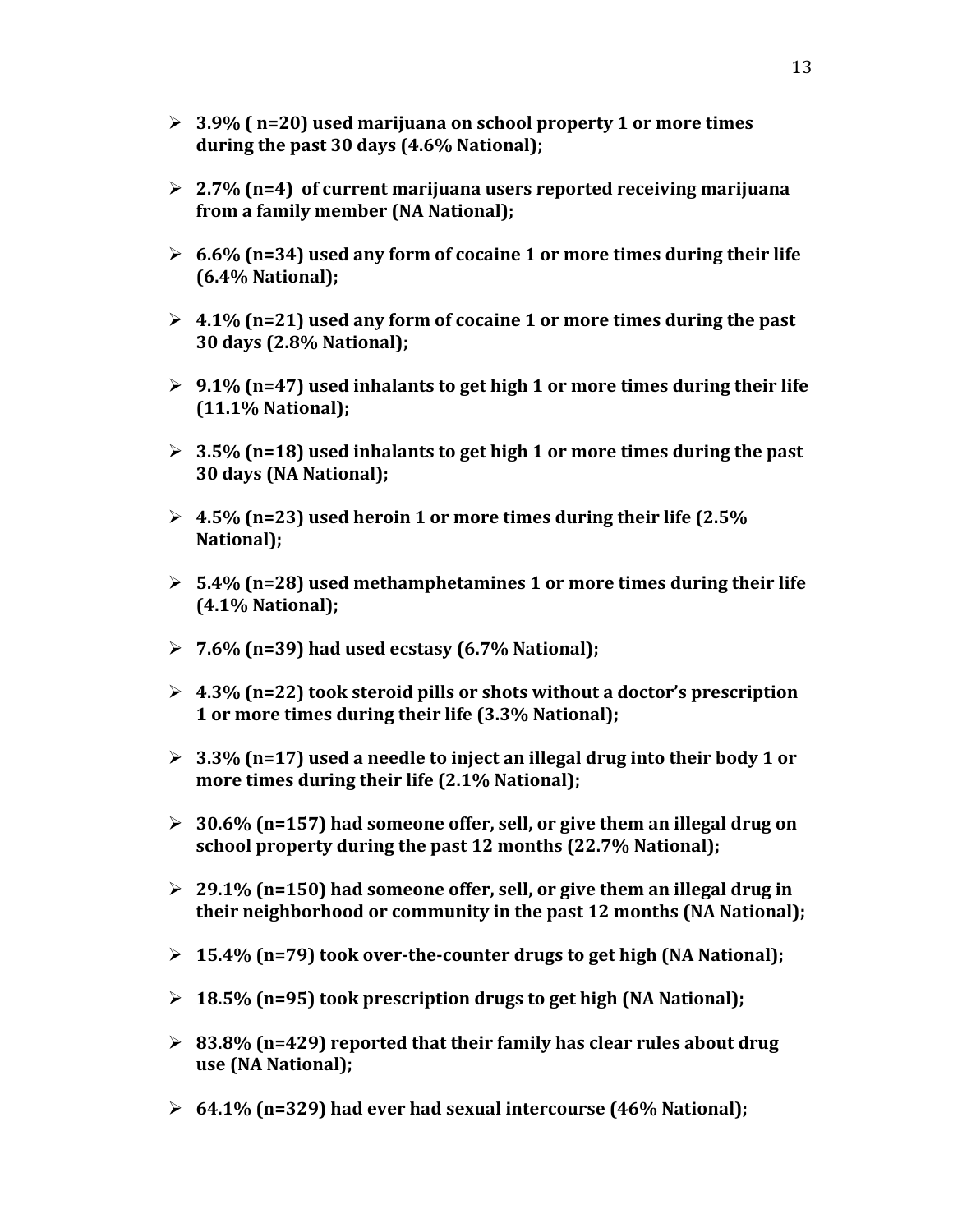- **8.4% (n=43) had sexual intercourse for the first time before age 13 (5.9% National);**
- **19.4% (n=99) had sexual intercourse with 4 or more people during their life (13.8% National);**
- **43.9% (n=226) had sexual intercourse during the past 3 months (34.2% National);**
- **21.8% (n=69) had sexual intercourse during the past 3 months and drank alcohol or used drugs before the last sexual intercourse (21.6% National);**
- **62.2% (n=199) had sexual intercourse during the past 3 months and used a condom during the last sexual intercourse (61.1% National);**
- **11% (n=53) had ever been forced to have sexual intercourse when they did not want to (7.4% National);**
- **20.4% (n=64) used birth control pills to prevent pregnancy during their last sexual intercourse (19.8% National);**
- **7.6% (n=39) had been pregnant or gotten someone pregnant 1 or more time (NA National);**
- **25.8% (n=133) described themselves as slightly or very overweight (27.7% National);**
- **13% (n=67) went without eating for 24 hours or more to lose weight or to keep from gaining weight during the past 30 days (10.6% National);**
- **4.6% (n=24) took diet pills, powders, or liquids without a doctor's advice to lose weight or to keep from gaining weight during the past 30 days (5.9% National);**
- **5.3% (n=27) vomited or took laxatives to lose weight or keep from gaining weight during the past 30 days (4% National);**
- **54% (n=278) exercised to strengthen or tone their muscles on 3 or more of the past 7 days (NA National);**
- **37.3% (n=193) watched three hours or more of TV or played video games per day on an average school day (NA National);**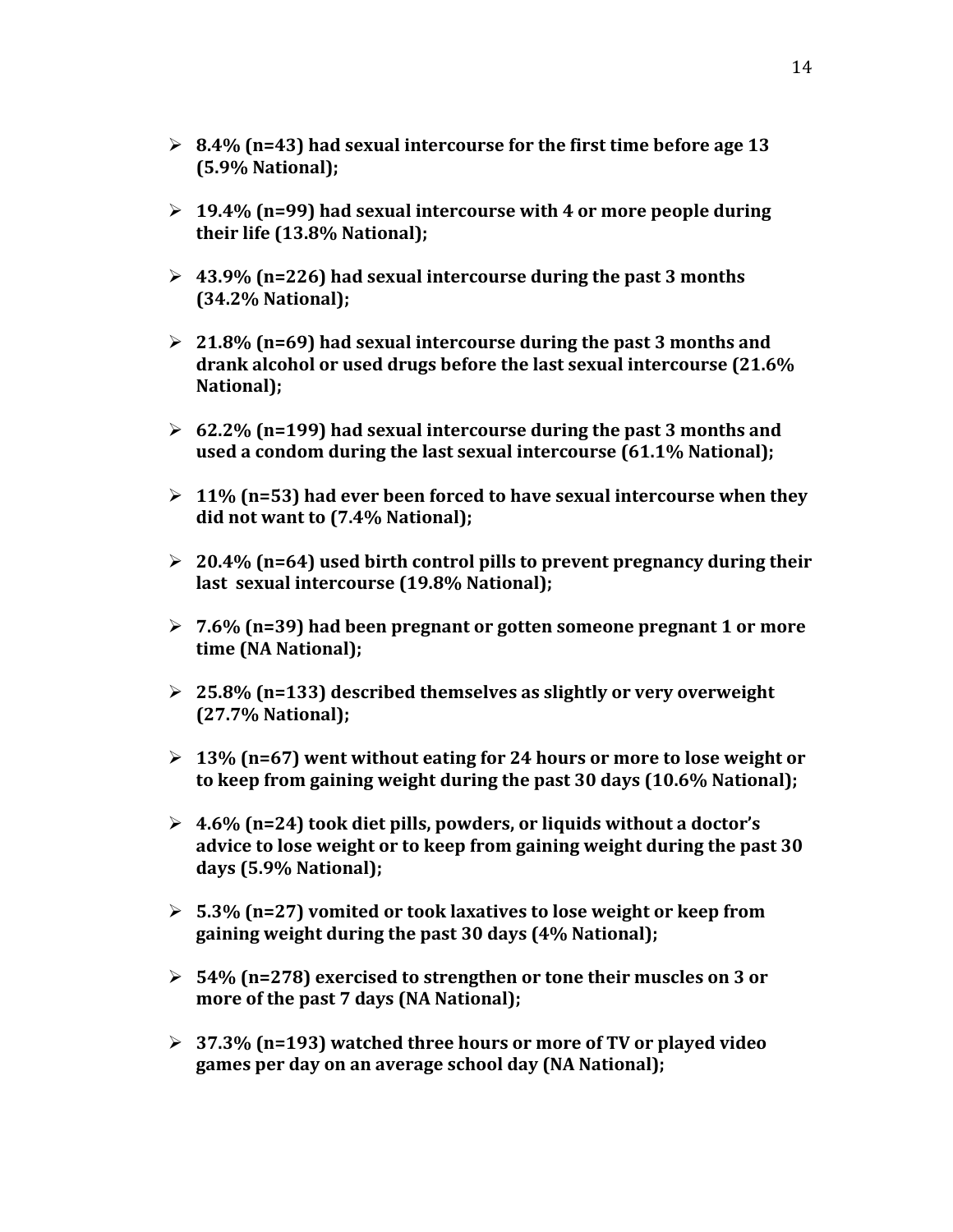- **52% (n=269) played on 1 or more sports teams during the past 12 months (58.3% National);**
- **90% (n=457) had a personal web page, blog, face book, or other technologies currently on the web (NA National);**
- **36.3% (n=187) used technology to communicate for three hours or more on an average school day (NA National);**
- **32.9% (n=169) received threatening or intimidating messages online or through cell phones (NA National);**
- **29% (n=149) sent threatening or intimidating messages online or through cell phones (NA National);**
- **46.9% (n=239) sent sexually inappropriate pictures or messages using a cell phone or computer (NA National);**
- **41.2% (n=210) felt that their parents would be nervous if they knew what they did on the Internet or via cell phone (NA National);**
- **32.1% (n=165) reported texting while driving in the past 30 days (NA National);**
- **89.8% (n=459) felt very informed about safety and using the internet (NA National);**
- **44.9% (n=230) reported having been bullied (NA National);**
- **57.9% (n=297) were a bystander while someone else was being bullied (NA National);**
- **37.7% (n=191) bullied someone (NA National);**
- **8.8% (n=45) were bullied daily or several times a day (NA National);**
- **25.4% (n=129) reported to no one that they were being bullied (NA National);**
- **8.1% (n=41) missed school because of bullying (NA National);**
- **94.7% (n=484) indicated that their parents would feel that it would be wrong or very wrong for them to break the law (NA National);**
- **85.9% (n=437) reported that there are many chances to get involved in school activities outside of class (NA National);**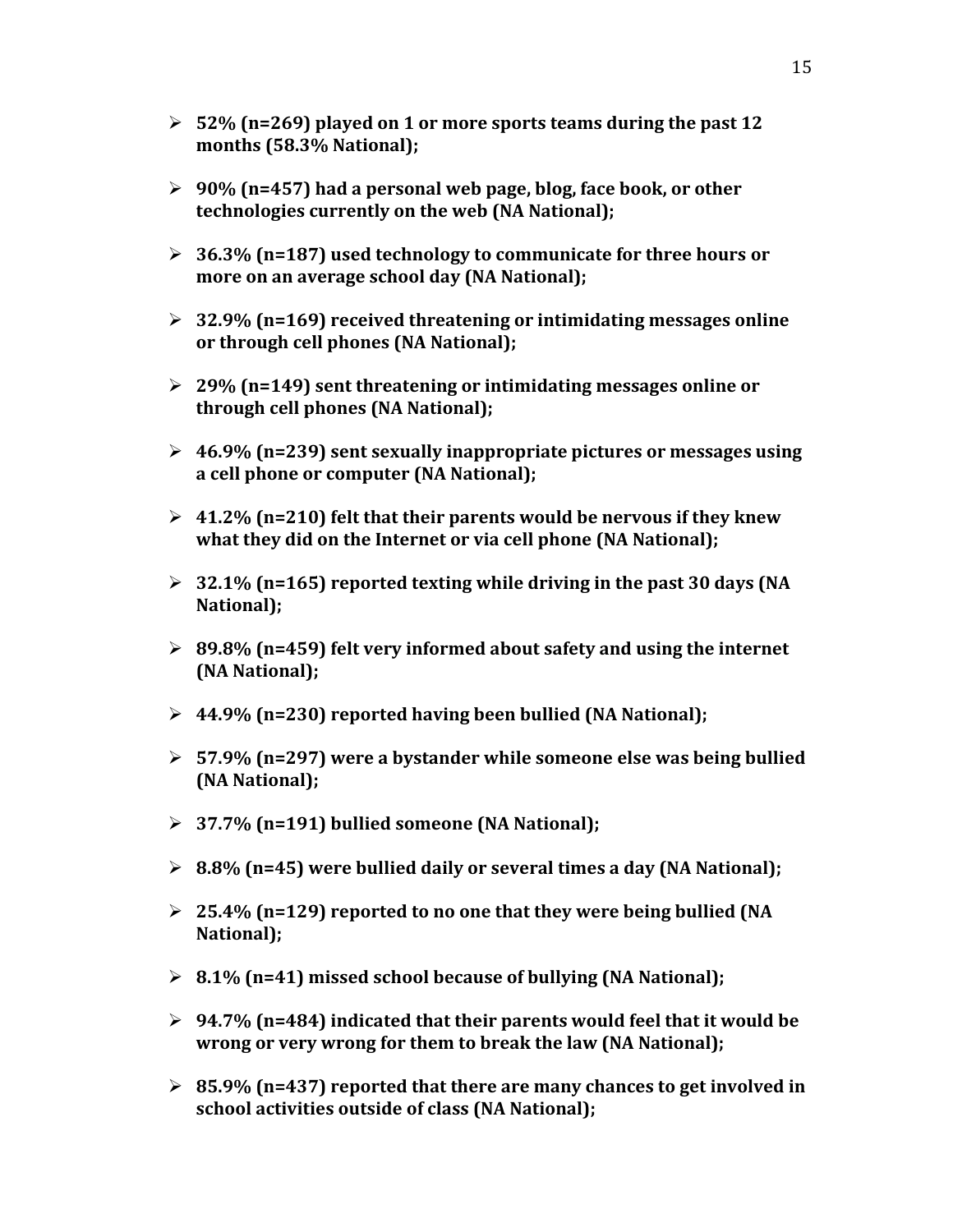- **46.7% (n=237) reported that the school would let them or their parents know if they have done something well (NA National);**
- **84% (n=426) reported that there are adults in their life other than their parents that encourage them to do their best (NA National);**
- **47.3% (n=241) volunteer in their community (NA National);**
- **85.8% (n=436) reported that one of their parents knows where they are and who they are with when they are not at home (NA National);**
- **84.4% (n=421) indicated that their parents would know if they came home on time (NA National).**

## **High School Data by Gender**

 **Like with the middle school data, gender differences between high school males and females were not alarming. All high school data by gender can be found under Tab 4.** 

## **High School Conclusions**

- **1. High school students engaging in high risk behaviors with respect to tobacco, alcohol, marijuana, inhalants and heroin use is of major concern.**
- **2. Sexual behaviors among middle school students is high.**
- **3. Bullying behaviors are a major area of concern.**

**4. High school students perceive their parents to establishing clear rules regarding substance use.**

## **ORANGE COUNTY SCHOOLS**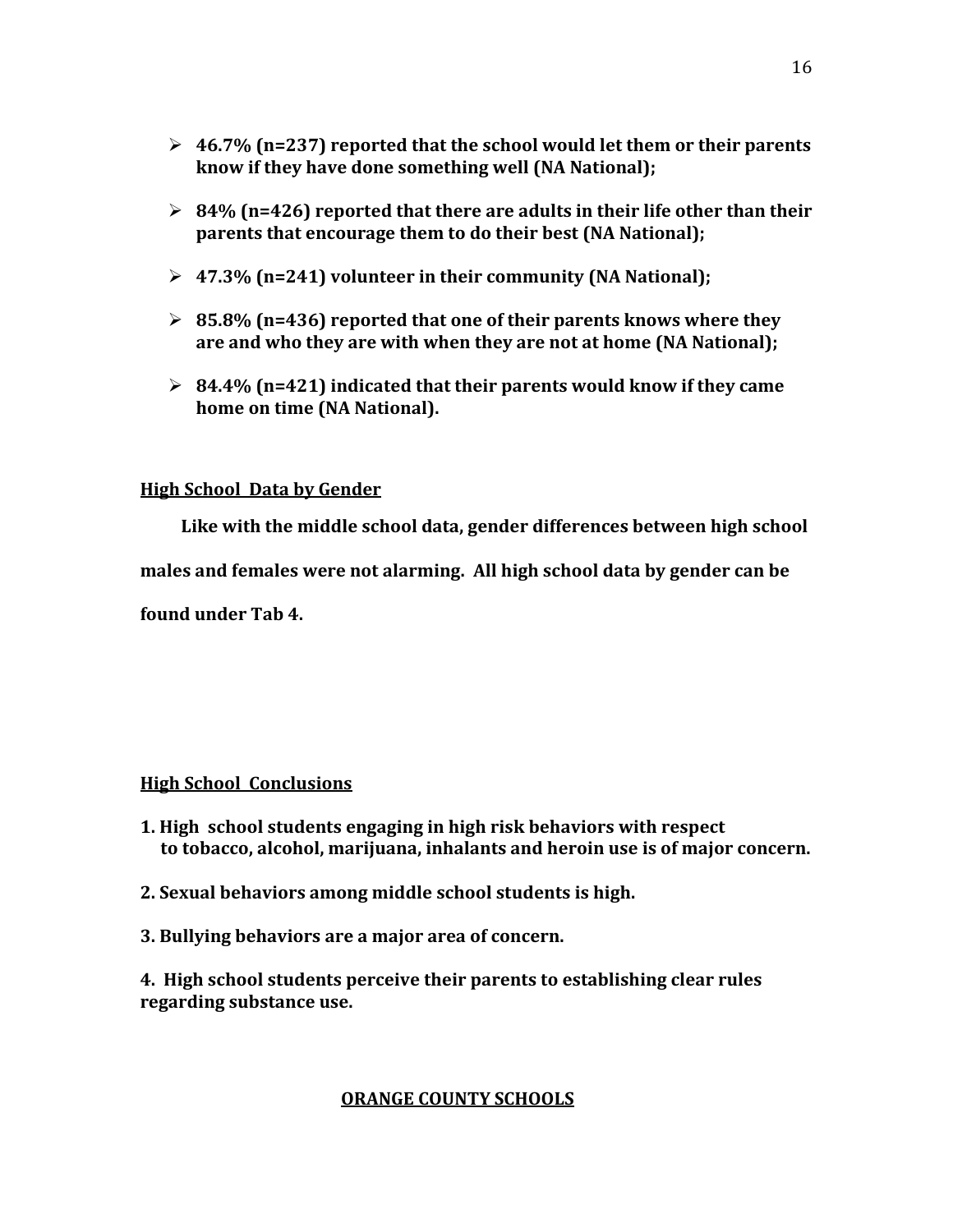#### **CORE MEASURES 2011**

|                                                        | <b>Alcohol</b>                  | <b>Tobacco</b>                | <b>Marijuana</b>              |
|--------------------------------------------------------|---------------------------------|-------------------------------|-------------------------------|
| 30 Day Use                                             | MS 29.5% (n=95)                 | MS 16.2% (N=52)               | MS $14.6\%$ (n=47)            |
|                                                        | HS $44.7\%$ (n=223)             | HS $22.1\%$ (n=115)           | HS $27.7\%$ (n=143)           |
|                                                        |                                 |                               |                               |
| <b>Age of Onset</b>                                    | MS 10.9 (n=173)                 | MS 11.3 (n=89)                | MS 11.8 (n=75)                |
|                                                        | <b>HS</b><br>$13.1$ (n=386)     | $HS$ 13 (n=218)               | $13.1(n=255)$<br><b>HS</b>    |
|                                                        |                                 |                               |                               |
| Perception of<br><b>Harm</b>                           | MS $62.4\%$ (n=201)             | MS $86.1\%$ (n=278)           | MS $75.4\%$ (n=242)           |
|                                                        | 62.3%<br><b>HS</b><br>$(n=324)$ | <b>HS</b><br>$90.2\%$ (n=471) | <b>HS</b><br>58% (n=302)      |
|                                                        |                                 |                               |                               |
| Perception of<br><b>Parental</b><br><b>Disapproval</b> | MS 76.6% $(n=246)$              | $MS$ 93.2% (n=300)            | MS 91.3% (n=293)              |
|                                                        | HS $64.8\%$ (n=378)             | HS $85.6\%$ (n=446)           | $85.4\%$ (n=444)<br><b>HS</b> |

# **Recommendations for Middle and High School**

- **1. Implement comprehensive health education classes and programs in the elementary, middle and high schools.**
- **2. Share the YRBS results with the health department, social service agencies and community coalitions/groups and engage/challenge these groups to help reduce the frequency of youth risk behaviors.**